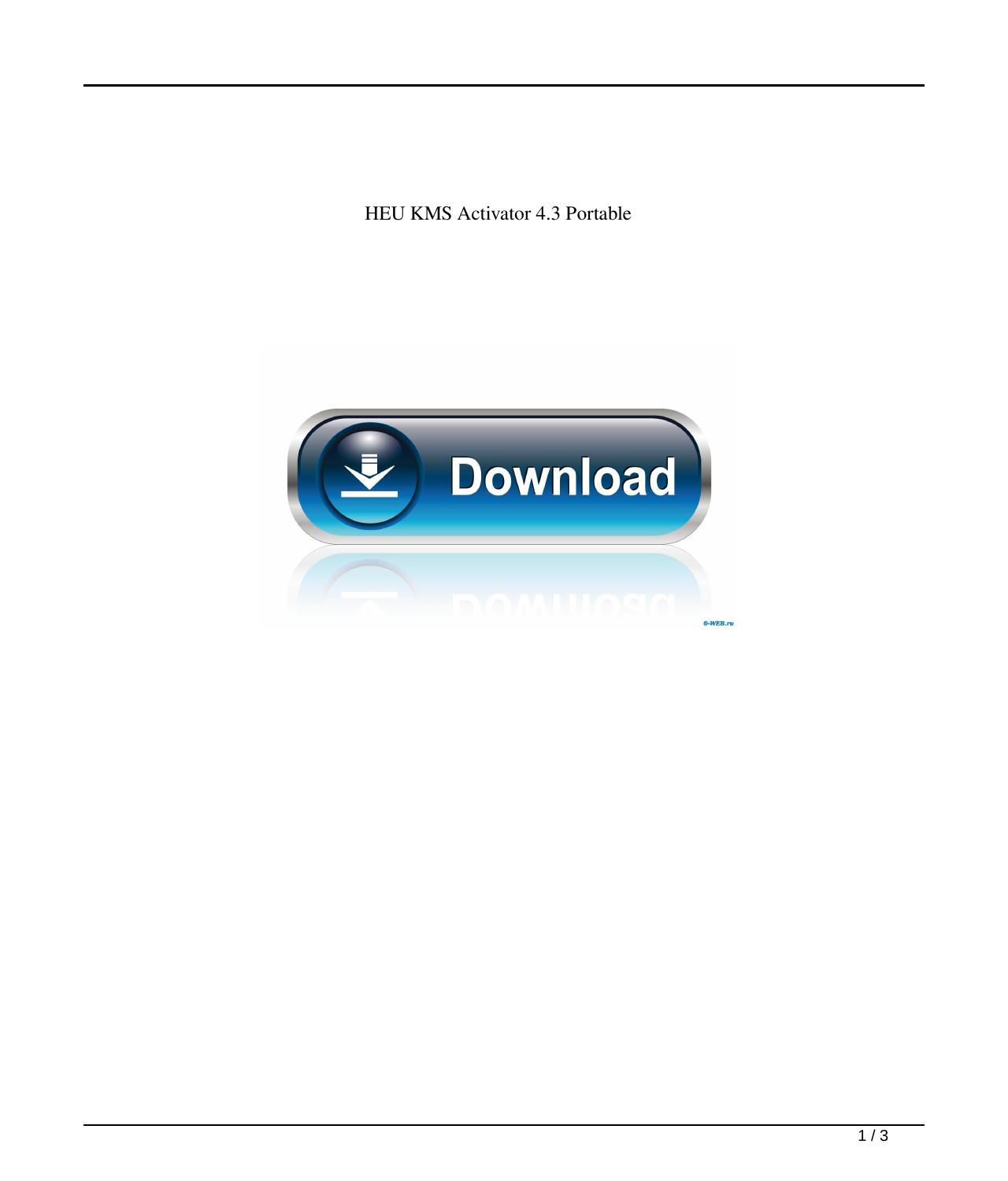– How to Activate Huawei KMS Activator: HEU KMS Activator is one of the best activator tools which are used to activate Huawei KMS activator and Huawei KMS de-activation tools. This tool is used to activate and de-activate Huawei KMS activator and KMS de-activation tool online. First download KMS activator or KMS de-activation tool which is found here. This is online tool which will activate Huawei KMS activator and de-activate Huawei KMS activator tools. Get Huawei KMS activator version 4.3 portable download for Windows, Android, iOS and Mac. Installation process of Huawei KMS activator Note: Don't forget to install the APK file and USB driver of Huawei KMS activator and KMS de-activation tool in your mobile device. Step 1: First of all download the Huawei KMS activator file by clicking on the below mentioned download button. Step 2: Now unzip the downloaded file and install the KMS activator. After installing KMS activator, you will get Huawei KMS activator app in your mobile device. Step 3: Now click on the app and tap on "Device Mode" and tap on "KMS". Now enter the activation code which is received through SMS and tap on "Activate". A message will be displayed saying "Activated successfully" on your mobile screen. Step 4: If you want to deactivate your Huawei KMS activator tools then just enter the wrong activation code. Step 5: A message will be displayed saying "Enter the activation code". Step 6: Now enter the right activation code and tap on "Deactivate". This will deactivate Huawei KMS activator. Step 7: Now click on the app and tap on "Device Mode" and tap on "KMS". Now enter the de-activation code which is received through SMS and tap on "Deactivate". A message will be displayed saying "Deactivated successfully" on your mobile screen. What is Huawei KMS Activator? This is the latest version of the Huawei KMS activator, which is used to activate Huawei KMS activator and Huawei KMS de-activation tools. This tool is activated using the KMS activation